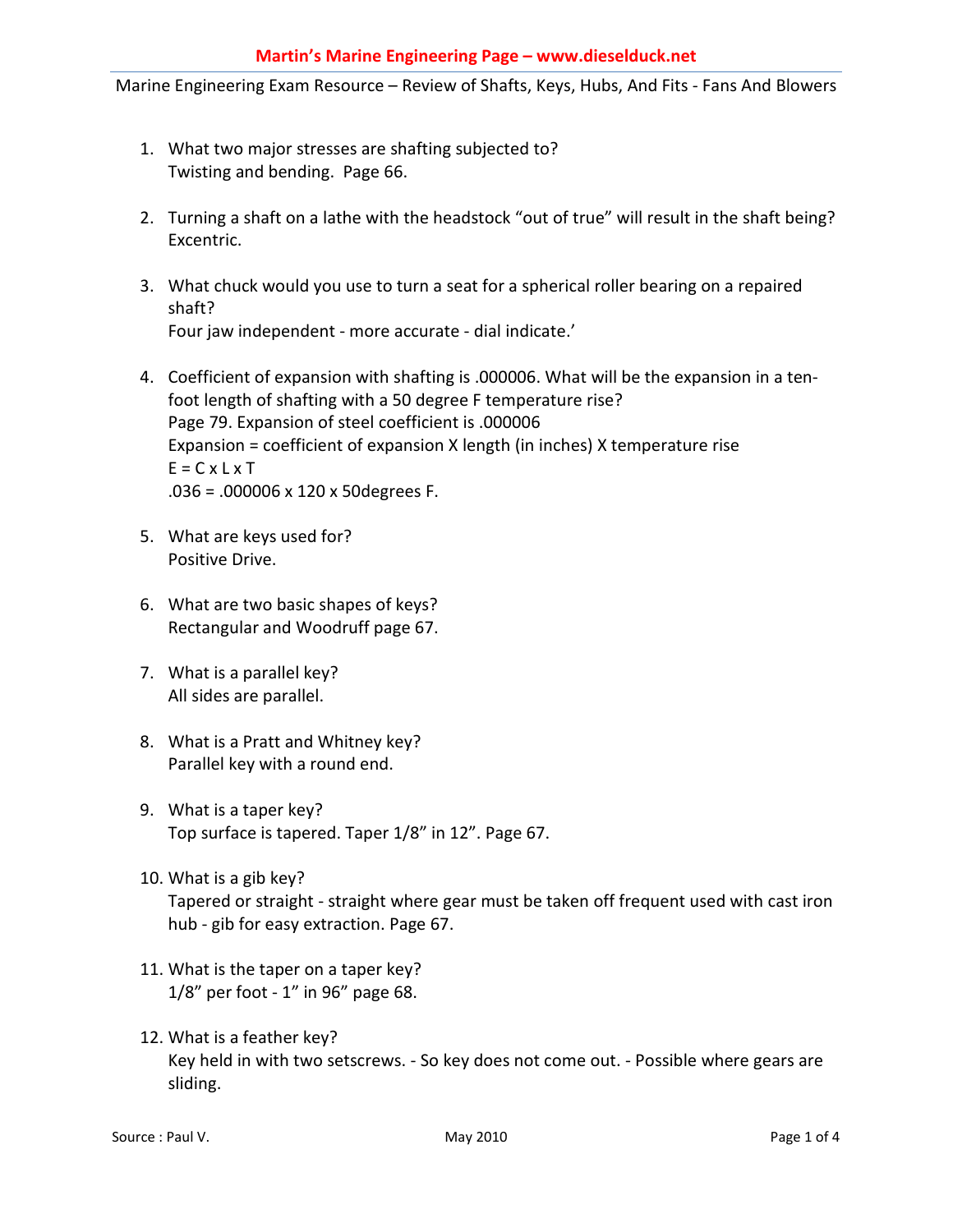Marine Engineering Exam Resource – Review of Shafts, Keys, Hubs, And Fits - Fans And Blowers

- 13. What is a dutchman? Spacer used to knock out key. Page 73.
- 14. What is a saddle key? Emergency key ground to fit shaft. - Compression fit. - No key seat. - Just fit on shaft. - Light duty drive fan. Page 72.
- 15. What type of drives would you use a saddle key? For fan. - Something running in one direction only.
- 16. What type of key would you use if the size in the hub and shaft were different. ? Step key. Largest size that fits hub. - Smallest size that fits shaft.
- 17. General rules for fitting a key are? Tight on sides. Maximum clearance of .002 on top. Key size - roughly % size of shaft. 1" shaft ¼" key up to ½" key.
- 18. What type of key needs no other assist to hold a hub? Taper key.
- 19. What size should set screws be when holding a hub on a key? Same width as keyway up to ½". Page 77.
- 20. What type of key should be used with a taper lock bushing? Parallel key. Square key. Flat key.
- 21. What type of key would you use to secure a 8" cast iron pulley to a steel shaft? Straight or parallel key with set screws. Cast iron may break with taper key.
- 22. Draw a diagram of a setscrew placement in a hub for the best holding power. 90 degrees to each other. Same distance from hub end. Page 72.
- 23. What does the number 608 represent? Woodruf key size. First two digits in 1/32 second two digits in 1/8.  $6/32$  X  $8/8 = 3/16$  wide X 1" long Common one is  $1212 = 12/32 \times 12/8 = 3/8 \times 1 \frac{1}{2}$ .
- 24. What kind of chisel could be used to cut a keyway? A cape chisel. Page 74.
- 25. Keys in taper lock bushings should be tight and where? Tight on all sides.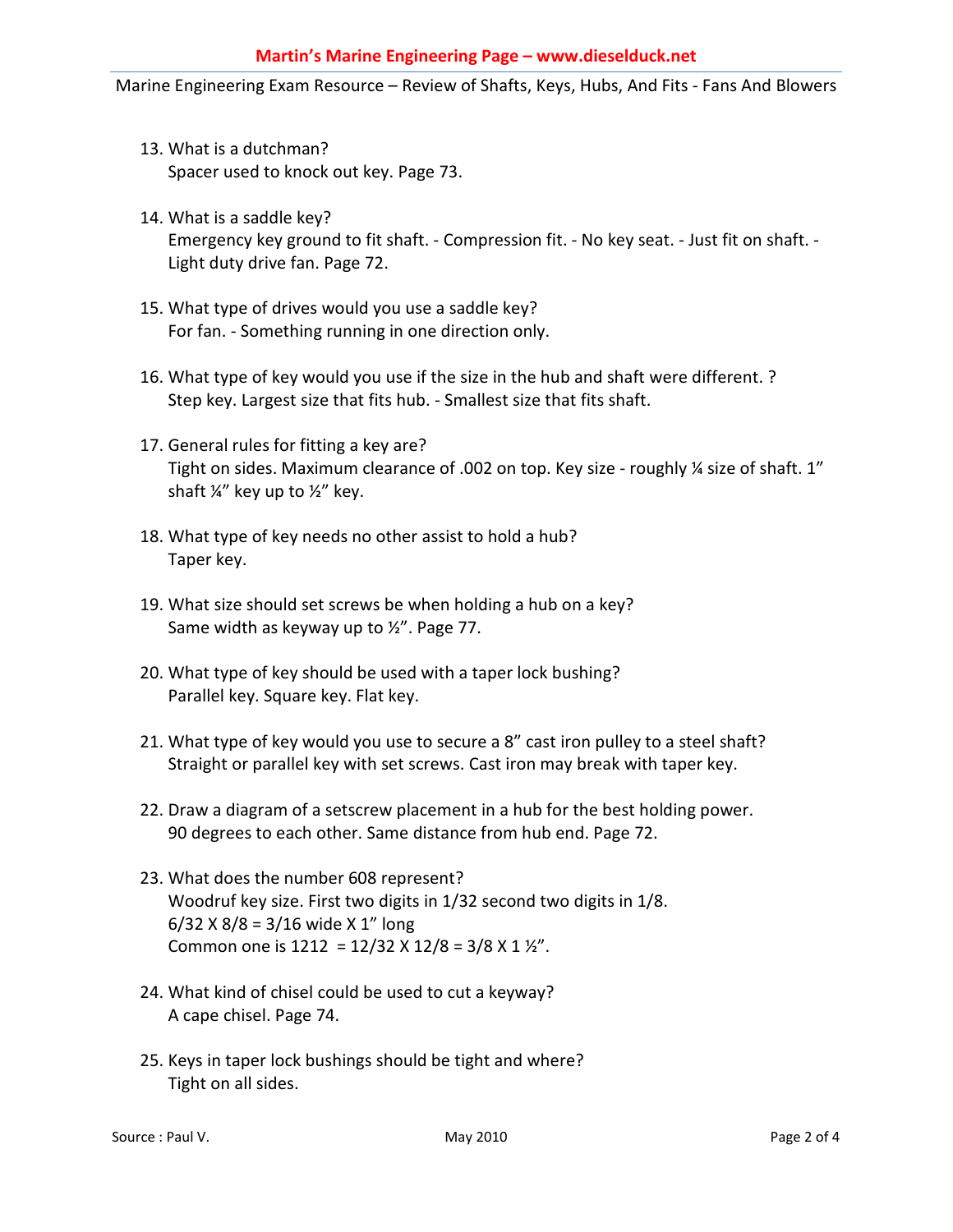Marine Engineering Exam Resource – Review of Shafts, Keys, Hubs, And Fits - Fans And Blowers

- 26. What is an interference fit? Requires force to fit. - Press or shrink fit. - Hole diameter is equal to or less than shaft diameter. Page 78.
- 27. A hub that is frequently removed from a shaft will have what kind of fit? Sliding fit. - One piece slightly large. - Clearance fit. Page 78.
- 28. What are some methods of shrink fits? Freeze - in freezer, dry ice. Heat - bearing in hot oil bath, fluid bath, Induction heater.
- 29. What are some cautions that you must be concerned with when using shrink fit methods?

Be careful in direct heat, - protect heat treating of metal. Use soft punch, brass. Keep parts clean and free from grit and keep smooth. Page 79.

30. What is ambient temperature? Room temperature. Temperature of surrounding air.

31. How much expansion will a bore 3" have when heated to 480 degrees F? Steel coupling, room temperature 70 degrees  $E = C \times L \times (T$  rise - Ambient Temperature)  $E = .000006 \times 3'' \times (480 - 70)$  $E = .00738$ Therefore expansion of .007.

- 32. Why do unbalanced draft fans require much more maintenance than other fans? Because of corrosive or wearing effect of fly ash in flue gases. Furnace room, Balanced - one fan blowing in, one fan sucking out. Unbalanced - one fan suck in out.
- 33. Balanced draft systems ensure that the pressure in the furnace over the fuel is maintained…
	- a. At constant or atmospheric pressure
	- b. Fans at both sides of room same C. F. displacement.
- 34. Critical speed of a rotating element is the speed : Is speed where instability and vibration occurs and causes its destruction.
- 35. Why are mechanical draft fans used in industrial heating in power plants? To obtain an air flow or draft independent of building temperature.
- 36. Explain a propeller type fan.